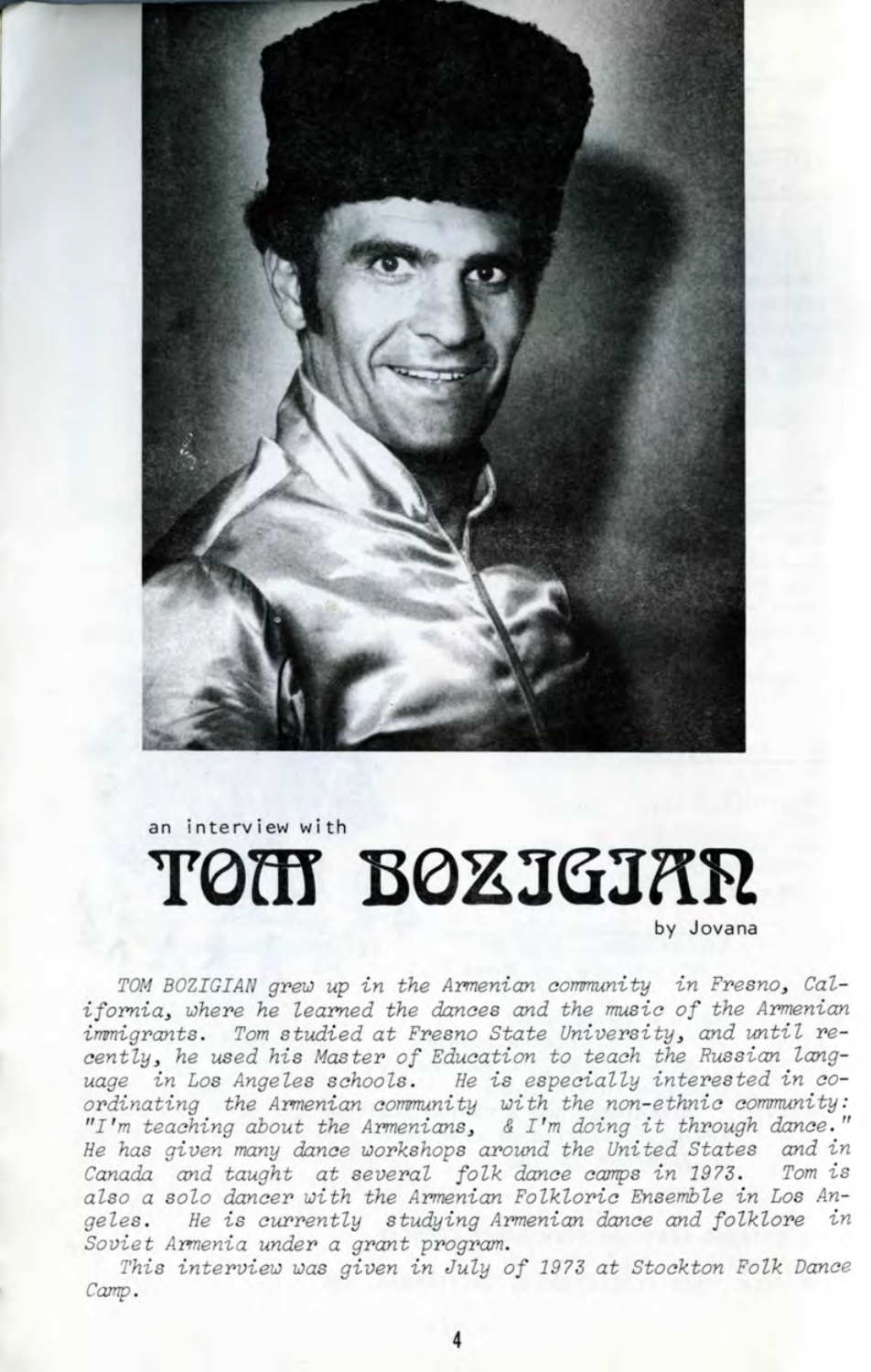WHAT IS THE HISTORY OF ARMENIA?

The most accepted theory is that the Armenians migrated from Thrace, northern Greece or southern Bulgaria, around 2300 BC, across Anatolia to eastern Turkey and the Caucasus. They traveled with their leader, Haik, and from this we take our name. Hai. Hai in Armenian means "Armenian". They settled and assimilated with a group of people called Urartians and gradually built an empire. Armenia is first mentioned by chroniclers about 700 BC.

The dynasty got to a very strong point just prior to the birth of Christ and after. During this period, trade was going on with the Persians, or Iranians, and with the Greeks of course; the Greeks are very much a part of our history.

About 300 AD, two men wrote the Armenian alphabet, S we began writing, naturally. And in 301 AD, the Armenians accepted Christianity as their national faith. They were the first nation to accept Christianity; the Romans accepted it in 312 AD. Before we accepted Christianity, we were Zorastrians, or fire worshipers.

One of the problems the Armenians had was continual subjugation under the peoples around them, which kept them from becoming a strong independent nation. We were under Iran, the Romans, the Greeks, the Byzantines, the Arabs, then Ghengis Khan in about 600 AD, and then the Seljuk Turks were coming in about 1200 AD, moving west until they took Constantinople in 1453 AD. Armenians were considered a separate entity in that they were tradesmen, trading with the other majorities.

All the people were subjugated under the Turks; people from the Balkans, the Greeks, and the Armenians. The majority of people in eastern Turkey were Armenians; we had the land, we just paid taxes and so forth. The Armenians naturally wanted their independence. In 1895, political uprisings began in major Armenia. Then around 1915, in western Armenia around Adana, there was an onslaught; 2,000,000 Armenians were massacred, & the rest ran for blazes: to China, to the Arab countries, to Russia. Many stayed in the Balkans, and most came to America.

Under President Wilson Armenia had two years of independence. But it didn't work, so we were forced to join the Trans-Caucasian Republics, of which Georgia and Azerbaijan are members, between the Caspian and the Black Seas. To me and to most Armenians, conditions are just 100% better than they were under the Turks.

The folklore in this area is very rich. Anytime you have a strip of land between two seas, a lot of people are going to pass through.

### HOW DID SUBJUGATION INFLUENCE ARMENIAN DANCING?

The Turks have been in the area for 500 years; the Armenians were in the area a thousand years before that. Who's to say .who influenced whom? The Turks had dominated much of the Balkans and North Africa and the Arab countries. Who's to say they didn't pick up dances from these countries and bring them back to Turkey? And who's to say the Armenians weren't dancing some old dances when the Turks came to conquer?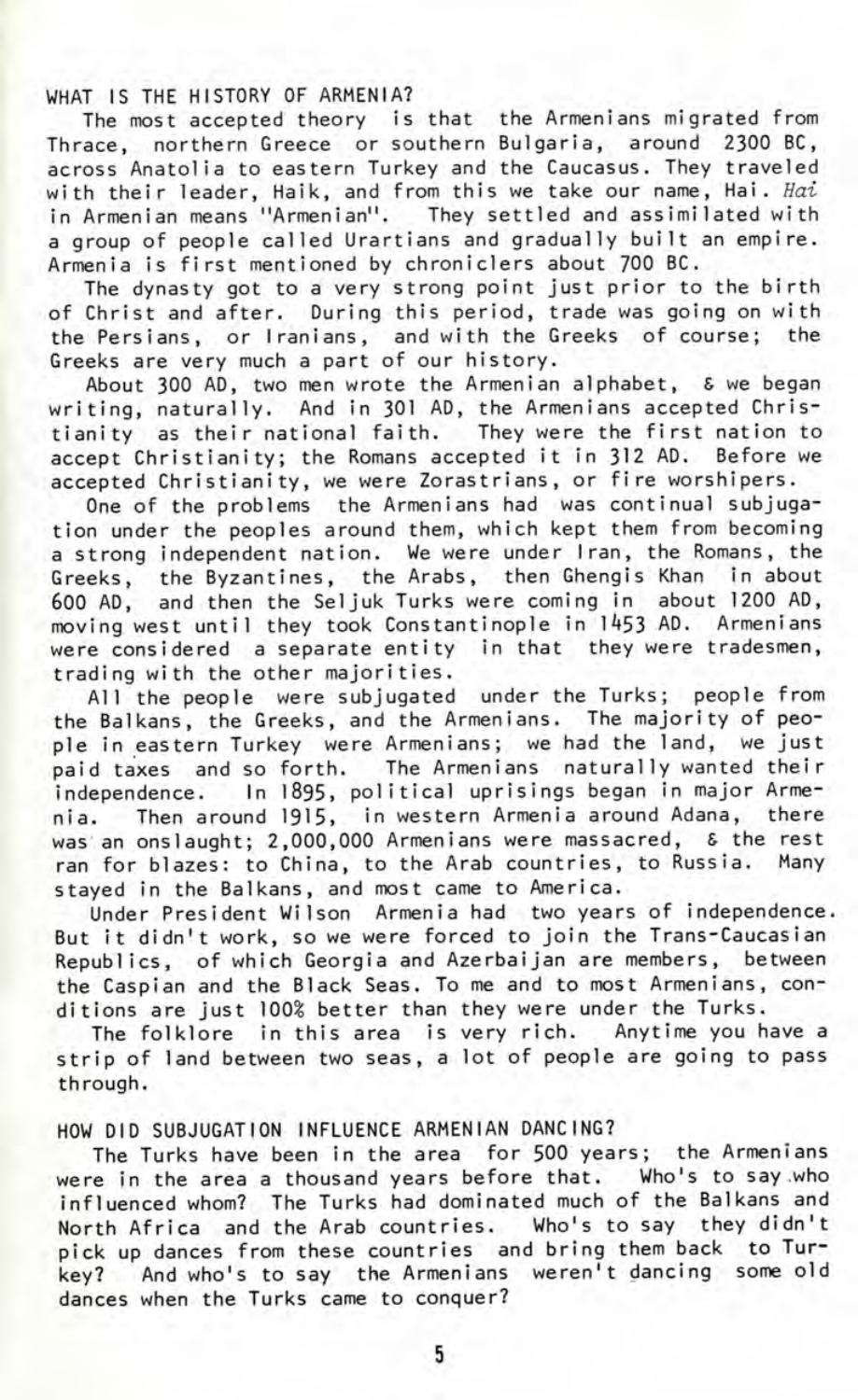Armenian dances are quite different in Turkey and in the Caucasus; Turkish Armenians have a dance style which has more Middle Eastern influence.

#### WHAT CAN YOU TELL US ABOUT THE ARMENIAN LANGUAGE?

We have two Armenian languages: the Turkish and the Russian dialects. They differ in four aspects: vocabulary, grammar, spelling, and pronunciation. But we understand each other; the differences are not that much. Armenians are all over Turkey, and they speak Armenian and are still Christians. Russian Armenian is spoken in the Caucasus (Soviet Armenia), capital of which is Erivan, or Yerevan. Both (dialects) are spoken today. Each can understand the other, and we are borrowing from each other. So eventually, we will have one language; I'm sure it's developing that way.

Armenian is an Indo-European language, but it is not closely related to any other group. [Most other Middle Eastern Languages are of Semetio origin.] It's in a (class) by itself, lik e Albanian; Armenian and Albanian are separate branches on the Indo-European language tree. The Armenian alphabet has 38 characters; it is completely phonetic--one sound for each letter, very flexible.

I hope to get back to Fresno and do some research work with Fresno State University, recording the dialects of the older Armenians, recording some of the music of the older musicians. This type of research has never been done in Fresno; it has to be done soon, because the immigrants are dying. We want to go from house to house to record how life was lived in Armenia. In Armenia they are very much interested in having us record the dialects of the Armenians who lived in the eastern provinces of what is now Turkey, dialects originating from the influences of the peoples around---the Kurdish people, possibly some influence from the Arab language, obviously from the Turkish language and the Assyrians. Eastern Turkey was kind of a melting pot for centuries.

# WHAT IS THE ARMENIAN POPULATION IN THIS COUNTRY?

The population is 400,000 Armenians. They are all over; there are 50-60,000 Armenians in Los Angeles, where there is a large community of Russian Armenians, who moved there prior to 1915- Fresno has a large Turkish-Armenian community, which moved there in 1915. Armenian lifestyle was very much agricultural, and that was one of the reasons they decided on Fresno. Fresno is very cold in the winter and very hot in the summer, with no humidity. Good for growing grapes.

## HAVE ARMENIAN COMMUNITIES IN AMERICA RETAINED THE DANCE STYLE OF THEIR HOMELAND?

First of all, you must understand, I've never been to Armenia. My dancing has been in this country, but I've seen a change in my lifetime of 35 years. When I was a youngster, I danced where there was still much of the old tradition. But the freedom in this country, the freedom of expression, rubbed off on the Armenians in this country. So as the second and third generations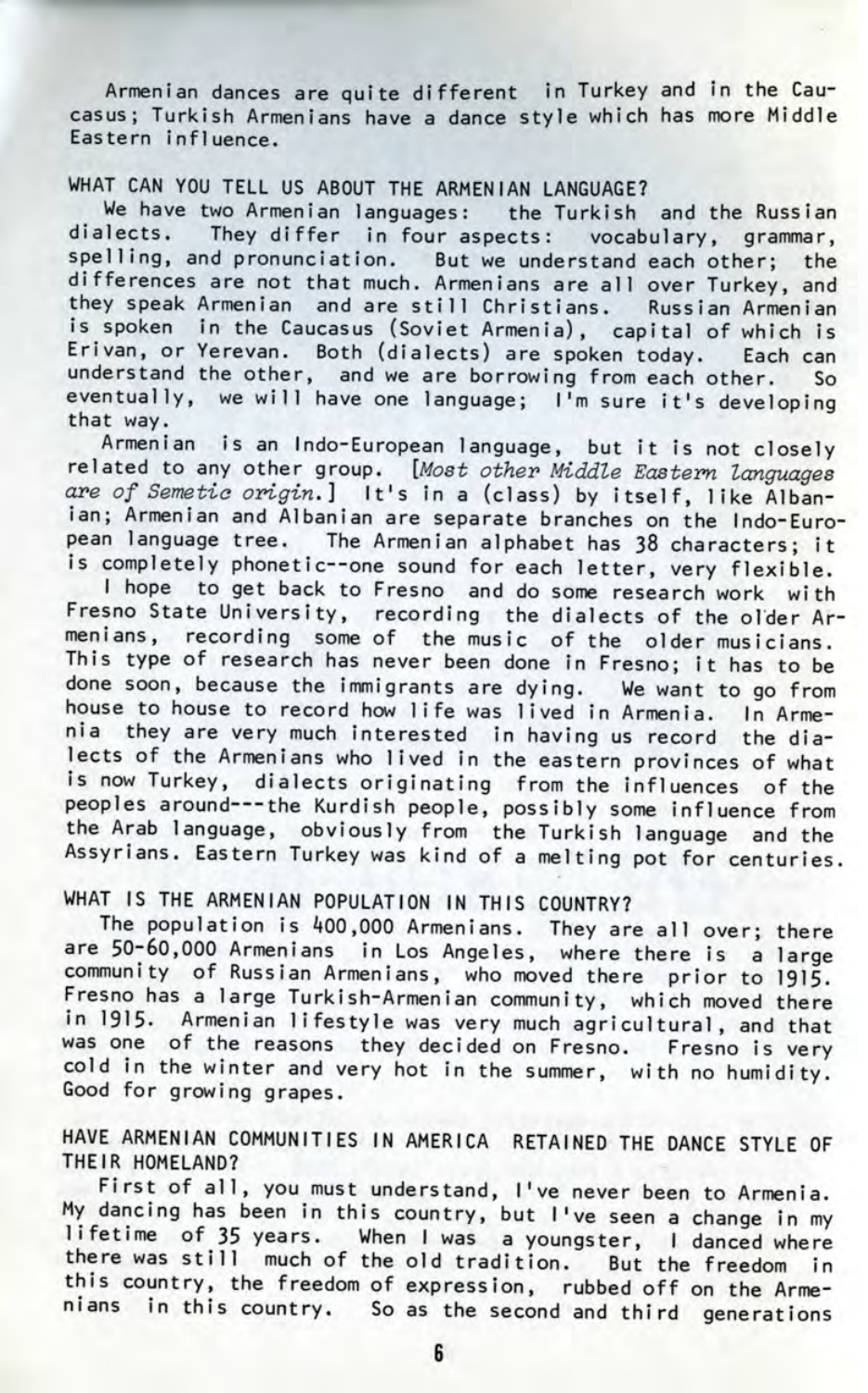

**Armenian Women of the Village of Sevan Have Kept Alive Their Colorful National Folk Dances**

were born, they continued to do the dances, but the dances began to change. The style became less dramatic; the original style was lost.

The original immigrants brought their dances with them, and when they had children, many didn't take an interest. But right now, there's a rebirth, a rediscovery of the national identity. Interest is rising in learning the Armenian language, in learning the history of the culture and the literature, in the Armenian church and the social life through the church. But it's unfair that, here with this rebirth, we can't have a rebirth of the original style. Do you understand?

Many Armenian dances have originated recently. Some people say, Tom Bozigian makes up much of his material. Well, in a way they're right. A few of the dances are choreographed, but I've always admitted this. Back ten years ago, there were ten to fifteen dances that all Armenians did all over the country. So for more dances, they started creating them. They used to have contests, and the best dance creation would win a trophy. I teach some of these dances. I still remember the 1956 contest; about ten dances originated there.

These bleeding-heart non-Armenians are the ones that are crying, not the Armenians. I'm more interested in the Armenians. If they are dancing the dances that were made up 15 years ago, or if they're dancing a couple of dances that I choreographed, more power to them. I teach the dances that are being danced.

And when I go to Armenia and come back, I'll have many dances, and THEY'LL be made up! The people and the dances are changing. Choreographers change. But most of my dances are original. There are traditional dances, and we keep doing them.

(continued on page 29)